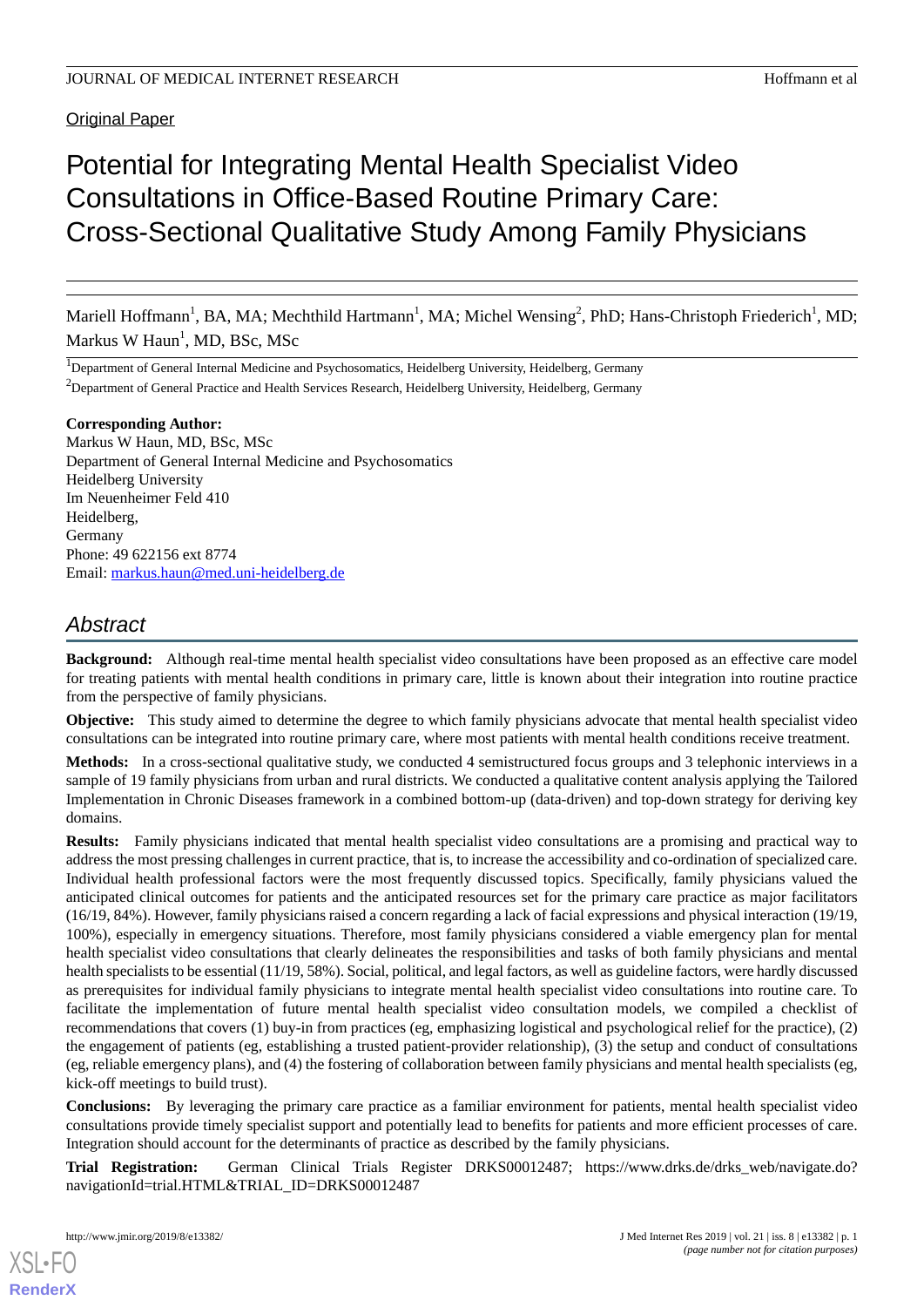*(J Med Internet Res 2019;21(8):e13382)* doi: **[10.2196/13382](http://dx.doi.org/10.2196/13382)** 

#### **KEYWORDS**

video consultations; videoconferencing; integrated behavioral health; primary care; health services research; mental health

#### *Introduction*

#### **Background**

For decades, primary care has been the de facto mental health care outpatient system in most countries. In recent years, the management of mental health conditions in primary care has further increased because of the higher prevalence and regional shortages of mental health care providers [[1\]](#page-7-0). Collaborative mental health care integrating mental health specialists in primary care practices has been proposed as a possible solution. However, its coordination with primary care has been found to be a persistent challenge  $[2,3]$  $[2,3]$  $[2,3]$ . To address this challenge, clinicians and policy makers have recently proposed real-time mental health specialist video consultations as a service delivery model [[4](#page-7-3)[-6](#page-7-4)]. Telepsychiatry technologies such as mental health specialist video consultations are integrated, patient-centered care models that can be classified into low-, moderate-, and high-intensity models. These levels depend on the complexity of the intervention as well as the amount of resources, such as the extent to which the primary care provider or specialist is involved [\[7](#page-8-0)]. In this study, we examined the potential for integrating mental health specialist video consultations as a moderate-intensity model into office-based routine primary care. Within our model, family physicians referred patients presenting in primary care with depression and/or anxiety to a mental health specialist. The mental health specialist will then schedule and conduct the mental health specialist video consultation with the patients in the primary care practice. The mental health specialist intervention is time limited and aimed at diagnostics, care planning, and crisis management or brief psychotherapy. To date, there have been some pioneering studies indicating that video consultations work well for health care settings [\[8](#page-8-1)[-12](#page-8-2)]. Specifically, in randomized controlled trials that were conducted within the unique context of the Veterans Health Administration system and federally qualified health centers, video consultations were effective for depression [\[8](#page-8-1),[9\]](#page-8-3). Furthermore, commercial telepsychiatry providers have established nonclinical physician extenders as virtual care navigators for referring patients from primary care to a telepsychiatrist [\[10](#page-8-4)]. There is also preliminary evidence that video consultation–based collaborative care decreases costs and improves access to mental health care, especially in rural areas, by reducing travel time [\[11](#page-8-5),[12\]](#page-8-2).

## **Implementation of Mental Health Specialist Video Consultations Into Primary Care**

Although these findings are promising, we do not know whether and to what extent practicing family physicians themselves are convinced that mental health specialist video consultations can be integrated into routine practice. Moreover, although Powell et al recently reported that primary care patients are quite willing to engage in video consultations, the prerequisites for the amount of time needed for their adoption from the family physicians' perspective are unknown [\[13](#page-8-6),[14\]](#page-8-7). However, for the development

of successful implementation strategies for routine care, it is crucial to allow family physicians, who are the central stakeholders in routine care, to evaluate the anticipated benefit of the proposed models. Therefore, the purpose of this qualitative focus group study was to assess the potential for the integration of mental health specialist video consultations into office-based routine primary care based on the analysis of family physicians' perceptions of current practice.

## *Methods*

#### **Study Design and Conceptual Framework**

We conducted a cross-sectional qualitative study with semistructured focus groups as a naturalistic data collection method to assess the collective sense making of family physicians and to explore experiences and perceptions through the interaction of the participants  $[15]$  $[15]$ . We opted for focus groups, given that they are more appropriate than interviews when people do not have a personal stake in the topic [\[16](#page-8-9)] and that focus group participants usually have less constrained discussions than those in individual interviews [[17\]](#page-8-10). We conducted telephonic interviews with family physicians who were not able to participate in a focus group for organizational reasons. By integrating focus groups and interviews, we were able to (1) avoid the withdrawal of family physicians who were particularly interested in study participation and (2) capture complementary perspectives on mental health specialist video consultations [[18\]](#page-8-11) and therefore gather broader information. To capture both current real-world practice and the potential integration of video consultations, we followed a pragmatic approach based on the critical realist position. This allowed us to derive recommendations for future interventional studies on mental health specialist video consultations [[19\]](#page-8-12). This study was approved by the ethics committee of the medical faculty at Heidelberg University (S-197/2017) and preregistered with the German Clinical Trials Register (DRKS00012487). We followed the COnsolidated criteria for REporting Qualitative research guidelines for reporting qualitative study results [[20\]](#page-8-13).

#### **Participants and Recruitment**

We applied purposeful sampling to account for a diverse range of participants and information [\[21](#page-8-14)]. Specifically, in an initial survey study (results not presented here) on the integration of mental health specialist video consultations, we invited all 788 family physicians registered with the Association of Statutory Health Insurance Physicians in 1 urban and 4 rural districts (from a total of 35 districts in Baden-Wuerttemberg, 1 of 16 German federal states) to participate in a focus group. Apart from registration, there were no other eligibility criteria for family physicians. Overall, 107 family physicians (13.6%, 107/788) responded to the survey, 41 of whom showed interest in participating in a focus group. We conducted phone calls with 35 family physicians to schedule a focus group appointment with a maximum of 6 participants each. One family physician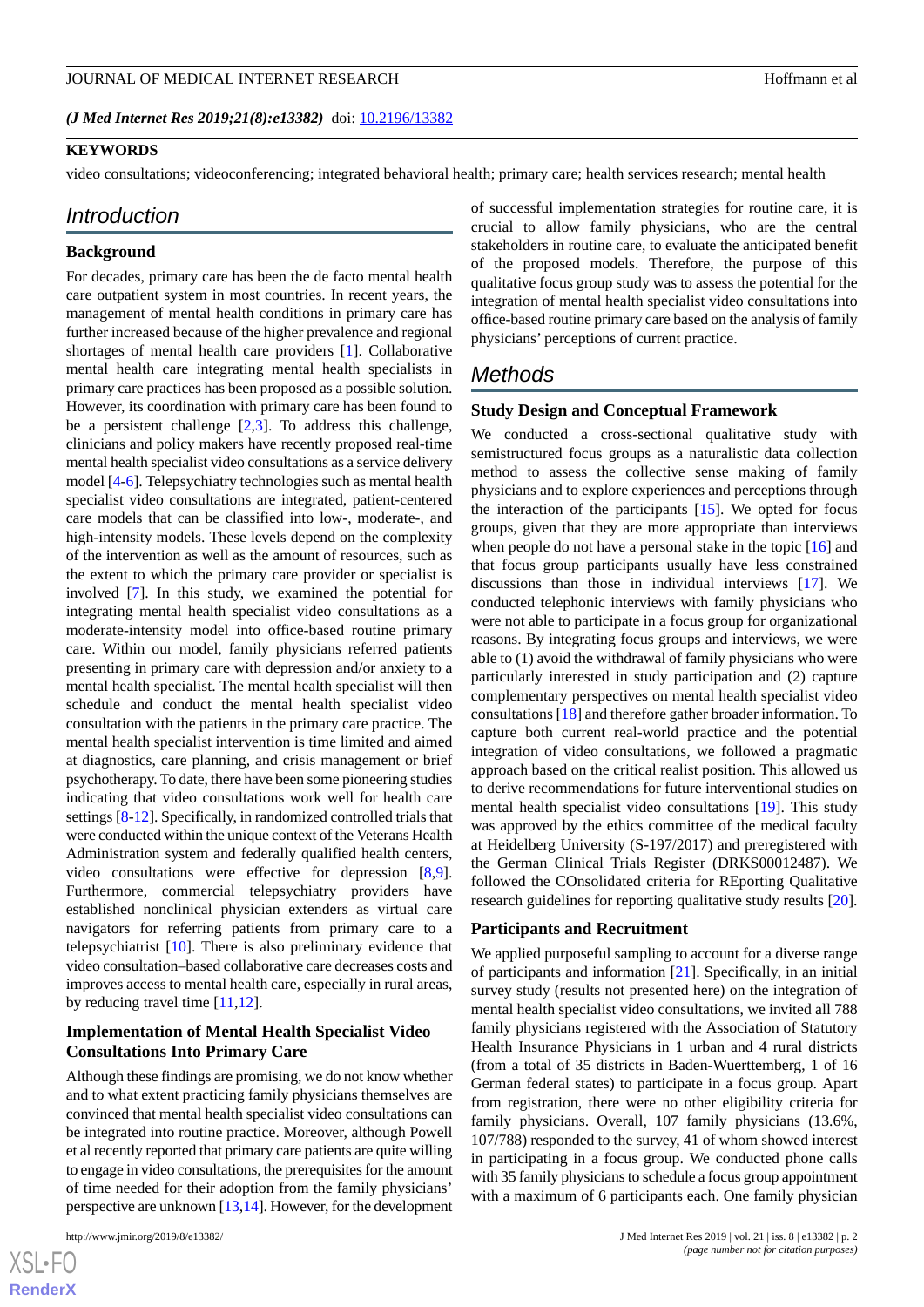took part in a focus group without a formal invitation but rather following another participating family physician's suggestion. Overall, 16 family physicians refused to participate, most frequently because of holiday leave (n=4) and lack of interest (n=4). In addition, 7 family physicians were not contacted because of earlier-than-expected data saturation. The latter was achieved when no additional insights emerged from data, and the content began to repeat. Overall, we conducted 4 focus groups (range: 2-6 participants, 90-120 min) involving 16 family physicians at Heidelberg University Hospital alongside individual telephonic interviews (40-55 min) with 3 family physicians. We offered a nonadvertised individual monetary compensation of  $\epsilon$ 50.

#### **Data Collection**

We developed a semistructured question guide to prompt group discussions and interviews [\(Multimedia Appendix 1\)](#page-7-5). The questions focused on how family physicians perceived current health care for patients with mental disorders, the potential for integrating mental health specialist video consultations into office-based routine primary care, and the determinants of the implementation of mental health specialist video consultations. We piloted the guide on 1 family physician and 1 senior health services researcher. It was also reviewed after the first focus group. After obtaining written informed consent from all participants, the first author (Doctor of Philosophy student, sociologist, and expertise in qualitative research) and the last author (Doctor of Medicine, internal medicine specialist, senior researcher, and content expert for mental health services) moderated the focus groups. To stimulate the discussion, the moderators presented a 7-min video clip illustrating the mental health specialist video consultation model. The interviews were

conducted by the first author who verbally described the model. All focus groups and interviews were audio-recorded and uploaded to a secure server of Heidelberg University Hospital, which was only accessible to the research team. We analyzed the participants' sociodemographic and primary care practice data that were collected in the initial mail survey.

#### **Data Analysis**

First, before anonymizing the data, a professional transcription service conducted verbatim audio transcriptions of the recordings. Second, 2 authors (MH and MWH) independently conducted a qualitative content analysis of the first focus group in MAXQDA 12 (VERBI Software). To develop the code system, we followed a combined bottom-up (data-driven) and top-down strategy [\[22](#page-8-15)]. For the latter, we applied the 7 domains of the Tailored Implementation in Chronic Diseases (TICD) framework as an analytical lens to identify the determinants of practice [[23\]](#page-8-16). The TICD accounts for multiple levels (microand macrolevels) and stakeholder perspectives (eg, patients and health care providers). Third, both researchers compared their code systems and resolved disagreements in a final version. Fourth, we applied the code system to the remaining transcripts. To ensure representation of all key aspects, we modified the codes when new aspects emerged. We summarize the key domains, including definitions and supporting quotes in [Multimedia Appendix 2.](#page-7-6)

## *Results*

#### **Sample**

[Table 1](#page-3-0) shows the sociodemographic characteristics of the 19 participating family physicians.

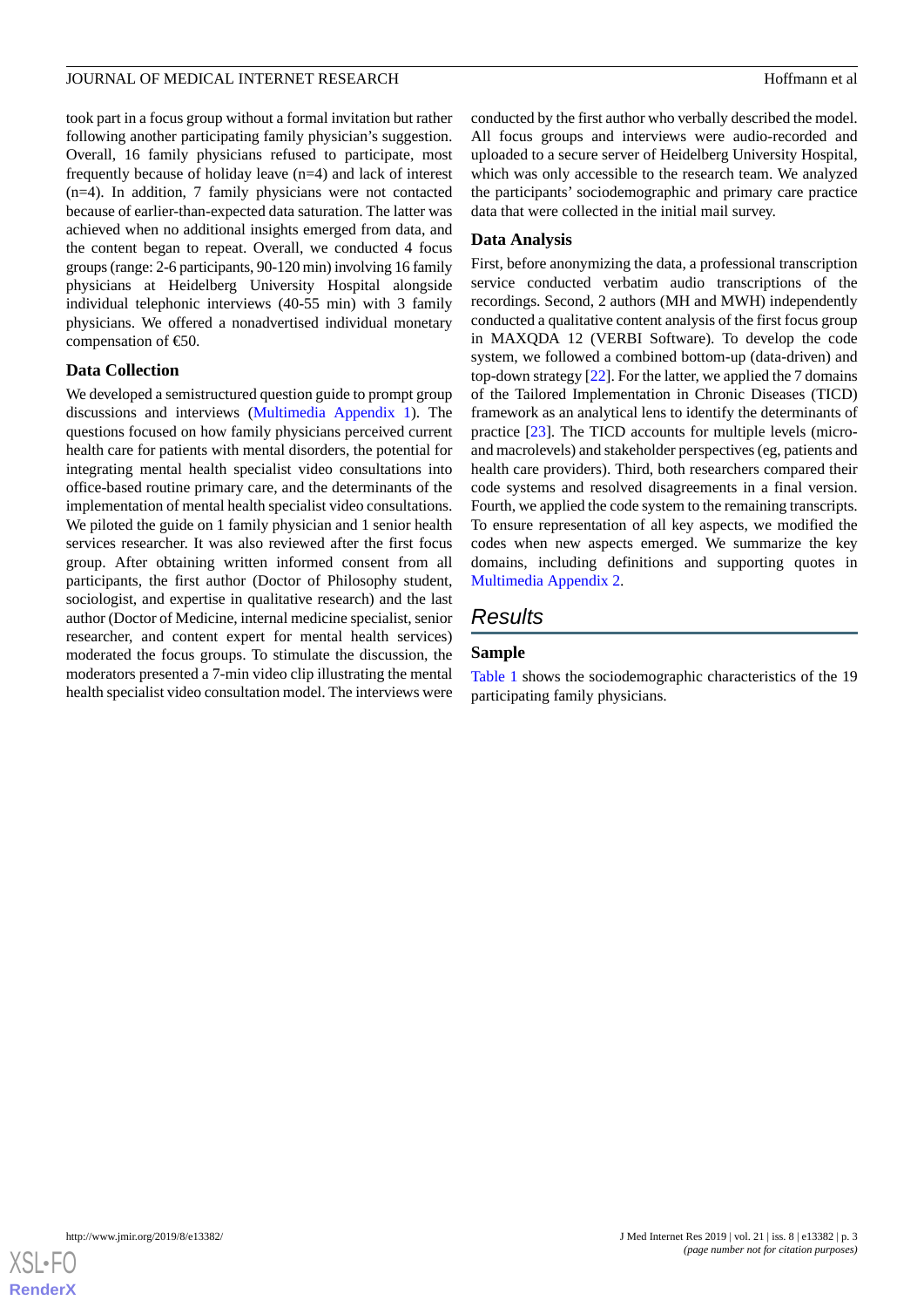<span id="page-3-0"></span>Table 1. Sample description (N=19).

| Variable                                                      | Value     |
|---------------------------------------------------------------|-----------|
| Female sex, n (%)                                             | 9(48)     |
| Age (years), mean (SD)                                        | 57.5(7.3) |
| Years in office-based practice, mean (SD)                     | 18.3(9.7) |
| Type of practice, $n$ (%)                                     |           |
| Solo practice                                                 | 12(63)    |
| Shared practice                                               | 6(32)     |
| Group practice                                                | 1(5)      |
| Areas of recruitment, n (%)                                   |           |
| Cities (densely populated areas)                              | 2(11)     |
| Towns and suburbs (intermediate density areas)                | 14(74)    |
| Rural areas (thinly populated areas)                          | 3(16)     |
| Additional qualification in psychotherapy, n (%) <sup>a</sup> | 4(21)     |
| Average number of patients per quarter, n (%)                 |           |
| $<$ 500                                                       | 1(5)      |
| 501-1000                                                      | 6(32)     |
| 1001-1500                                                     | 6(32)     |
| >1500                                                         | 6(32)     |
| Patients with mental health conditions per week, n (%)        |           |
| $1-5$                                                         | 1(5)      |
| $5 - 10$                                                      | 3(16)     |
| $10-15$                                                       | 7(37)     |
| $>10-15$                                                      | 8(42)     |

<sup>a</sup>Multiple responses possible.

#### **Depiction of Current Practice**

For family physicians, the coordination of care for patients presenting with mental health disorders was a persistent challenge in current practice. Waiting times and an insufficient number of available mental health specialists (14/19), as well as a lack of professional exchanges between family physicians and mental health specialists (12/19), were major difficulties:

*It is very difficult because we have such poor access to psychotherapists. [...] They [the patients] must wait for a quarter of a year to half a year to get an appointment.* [Interview 3]

These barriers consistently produced a precarious psychological dilemma. On the one hand, family physicians did not have enough resources (eg, because of time restrictions) to provide mental health care themselves for all patients in need (12/19):

*Psychotherapy cannot be integrated into everyday primary care practice. However, the first step to getting a feeling or becoming pretty sure that this patient would need to be referred to someone, to a psychotherapist...this takes more than the usual tenor fifteen-minutes during the consultation...Um...to open Pandora's box, that takes more time. It...um...the*

[XSL](http://www.w3.org/Style/XSL)•FO **[RenderX](http://www.renderx.com/)**

*patient must feel that he can open up himself. That is quite a time challenge because during flu season, I must admit, that I just don't listen, I just don't go there. That is not possible then.* [Focus group 1]

Family physicians could not refer patients to mental health specialists because of unavailability. On the other hand, observing that patients remained undertreated was at odds with the professional ethics of the family physicians, who generally commit themselves to providing comprehensive care to their patients (6/19, 32%):

*Interviewer: How do you handle the less urgent cases?*

*Bm1: Um, those are, um, mostly unserved, or I improvise and um, I am not so happy with that.* [Focus group 3]

## **Determinants for Implementing Mental Health Specialist Video Consultations**

Family physicians perceived mental health specialist video consultations as a potentially effective approach to address the gaps in current practice. Specifically, family physicians felt that mental health specialist video consultations would increase low-threshold access and improve coordination to provide mental health care in primary care. In our analysis, we identified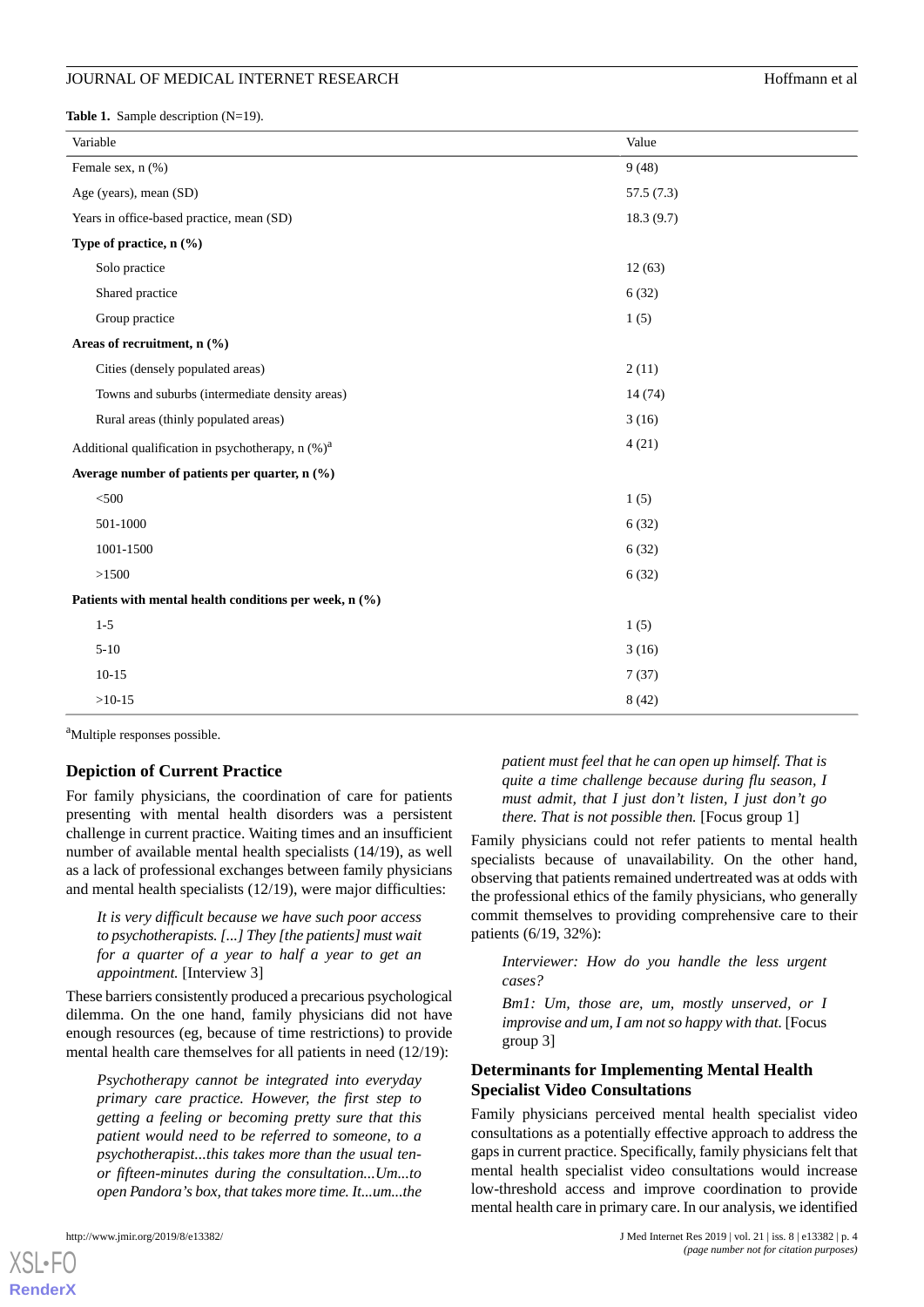44 subdomains and grouped them into the 7 domains of the TICD framework: individual health professional factors; patient factors; professional interactions; incentives and resources; capacity for organizational change; social, political and legal factors; and guideline factors. In the following sections, we present our results along these 7 domains arranged in descending order by code frequency. We report code frequency in brackets behind each code to provide information about data saturation and complement our findings. Two domains, namely, social, political, and legal factors and guideline factors, were hardly discussed and are not reported.

## **Individual Health Professional Factors**

Family physicians' perceptions of the integration of mental health specialist video consultations into primary care were strongly influenced by both the anticipated clinical outcomes and the anticipated resources made available for primary care practice. Specifically, family physicians considered mental health specialist video consultations to potentially facilitate seamless and low-threshold access to specialized mental health care (7/19, 37%):

*However, I do see an advantage in having a low-threshold option, to refer a patient to a consultation with a professional, without having to enlist him somewhere, without having him to drive anywhere and so on.* [Focus group 2]

By enabling timely referrals, family physicians argued, mental health specialist video consultations would lead to relatively rapid clinical improvement in patients, which emerged as the foremost purpose of family physicians' professional identity:

*I could offer something to my patients, not for the purpose of advertisement, but I could actually propose something that makes patients feel better. And that's why I attend to the patient in the first place.* [Focus group 4]

Moreover, several family physicians expected that, to some extent, mental health specialist video consultations would make resources available for the entire primary care team and, in the long term, lead to more efficient daily workflows (9/19, 47%). They underscored that the major benefit would entail psychological relief for them as they would now be able to trust that the adequate treatment has been initiated:

*They [mental health specialist video consultations] may produce some psychological relief by letting me know that I did something good for the patient [...] Of course, the feeling that I did something meaningful for the patient would be relieving.* [Focus group 4]

Furthermore, considering patient outcomes, some family physicians underscored the difference between virtual and face-to-face consultations (6/19, 32%). Some family physicians stated that with certain patient groups, there may be a risk of not being able to establish a sufficiently stable therapeutic relationship through mental health specialist video consultations. Consequently, family physicians argued that the establishment and monitoring of a solid patient-provider relationship should be the top priority when implementing mental health specialist video consultations. Otherwise, mental health specialist video

[XSL](http://www.w3.org/Style/XSL)•FO **[RenderX](http://www.renderx.com/)**

consultations might alienate patients from care providers. One particularly concerned family physician stated the following:

*Well, as I said, I think they [mental health specialist video consultations] may work with some people, but in principle, it is different from sitting across from someone. There you get information you won't get through a screen.* [Focus group 2]

Specifically, family physicians worried that nonverbal communication may be constricted in mental health specialist video consultations and that this anticipated limitation would become particularly apparent in emergency situations:

*So, is the therapist actually able to assess someone through the camera in an empathetic manner? What happens if one raises a particular issue and he [the patient] leaves the room? [...] If he screams and pulls the cables out* [Focus group 1]

In every focus group and interview, family physicians noted the importance of facial expressions, gestures, and even physical interaction in such situations and advocated for technical solutions optimally supporting nonverbal communication. In addition, most family physicians considered a viable contingency or emergency plan for mental health specialist video consultations, clearly delineating responsibilities and tasks for both family physicians and mental health specialists as essential (11/19, 58%). For instance, they mentioned collaborative debriefing between the family physician and the mental health specialist as a consultant or expert after a mental health video consultation as well as hotline support for patients as potential solutions:

*Yes, I would welcome, um, an interdisciplinary debriefing or a time window for resolving open questions.* [Focus group 1]

*At least he [the patient] has to have some sort of hotline number [to call]. If he still had problems, and if his primary care physician and office were closed, he would still have a contact person to turn to. Something like this perhaps.* [Focus group 4]

#### **Patient Factors**

Family physicians discussed several patient-related themes, namely, target groups for mental health specialist video consultations, potential preferences, and barriers for technology-based interventions such as mental health specialist video consultations that patients might anticipate.

First, family physicians regarded certain environmental conditions as prerequisites for fostering patient involvement (12/19, 63%). For instance, family physicians wanted to have a designated room available to ensure confidential consultations. Second, family physicians considered mental health specialist video consultations to be generally suitable for patients but were ambivalent concerning certain groups. A few family physicians expected the elderly to be more hesitant in accepting professional psychosocial support in general (5/19, 26%). Family physicians suspected that elderly patients are less familiar with computer technology and therefore more likely to refuse video consultations: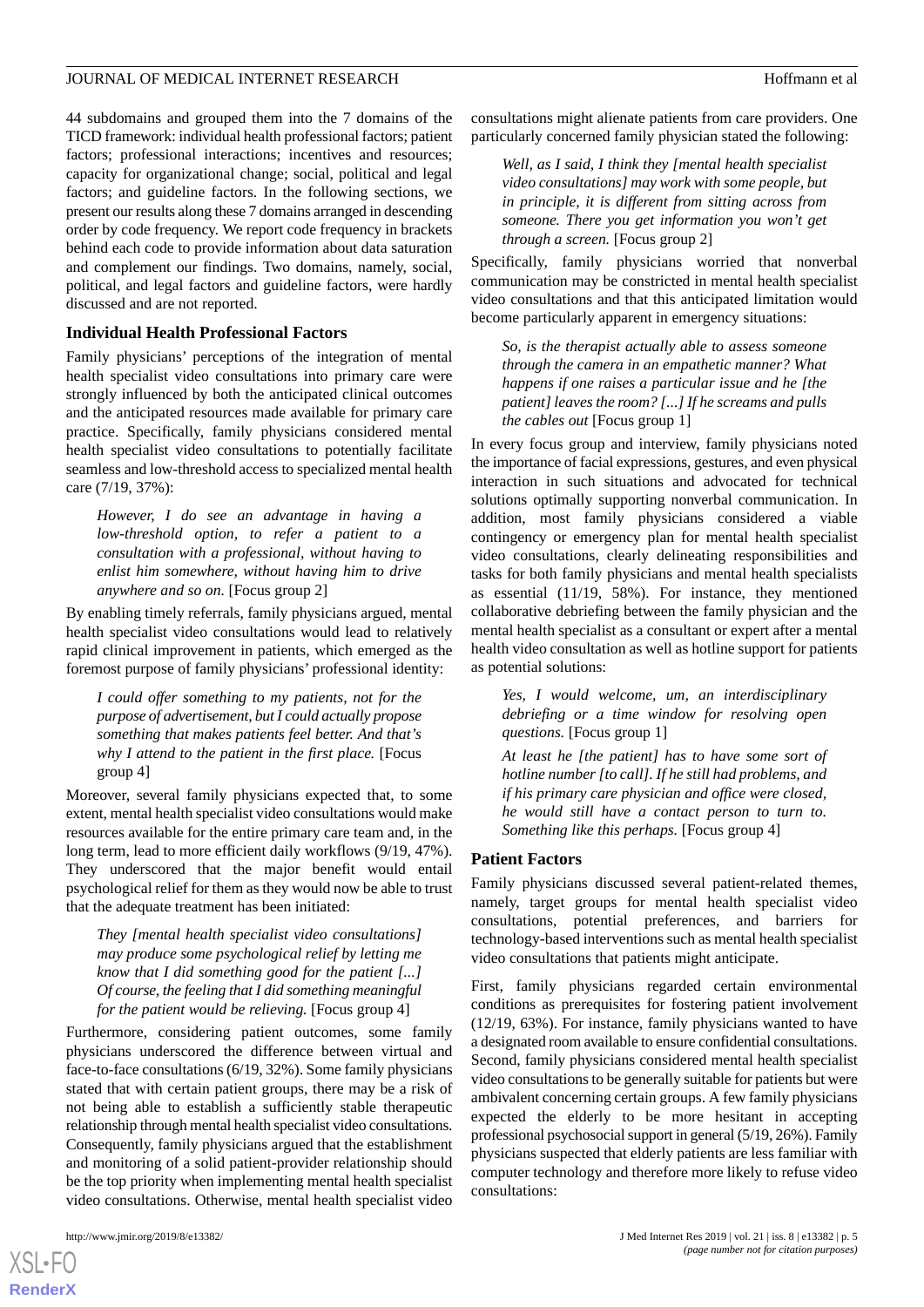*Many older people state that they do not want to see a psychotherapist; these people consequently won't go for a video consultation either.* [Interview 1]

Nevertheless, some family physicians regarded elderly patients as potentially open-minded toward and interested in mental health specialist video consultations (6/19, 32%). To this end, 1 family physician gave an illustrative example:

*I am always surprised to see my 90-year-old grandmas who use Skype without any difficulties. They have just acquired the necessary skills. From my perspective, the barrier to adopt the technology is not large at all.* [Focus group 1]

To facilitate patient engagement, family physicians felt responsible for introducing the patient to the mental health specialist as part of the first session and for being available to follow up with the patient beyond the mental health specialist video consultation. From the family physicians' perspectives, patients (1) who had physical-mental health comorbidities or medically unexplained symptoms (eg, unspecific gastrointestinal complaints; 4/19, 21%), (2) who hesitated to seek mental health care, (eg, because of stigma; 5/19), and (3) who were immobile, particularly in rural areas (4/19, 21%), would most likely benefit from mental health specialist video consultations. Some family physicians considered it necessary to explicitly encourage patients to try video consultations and highlighted that each patient would have to continuously consult with the same mental health specialist (5/19, 26%).

#### **Professional Interactions**

Family physicians eagerly discussed collaborative aspects and responsibilities related to mental health specialist video consultations. First, they highly appreciated the possibility of collaborating with the mental health specialists (10/19, 53%). Specifically, family physicians regarded brief case discussions with mental health specialists via colleague-to-colleague video calls as an opportunity to validate or revisit their initial diagnostic assessment and allow for treatments to be tailored according to patients' needs and social environments:

*I think that they [mental health specialist video consultations] support you in your work as a family physician. After the consultation, it can be discussed what has been done and whether there remains anything urgent to manage or clarify* [Focus group 2]

Second, concerning the distribution of tasks among the involved health care personnel, according to family physicians, medical assistants would have to be responsible for administrative and organizational tasks (eg, appointment allocation and follow-up calls; 10/19, 53%). The family physicians themselves would be responsible for referring patients to the mental health specialist video consultations, whereas family physicians described the role of mental health specialists mainly as consultants with secondary care expertise. To foster a good relationship with the mental health specialists, family physicians demanded that there would be an initial kick-off meeting to meet each other in person.

#### **Incentives and Resources**

First and most importantly, most participants stated that reimbursement for mental health specialist video consultations should at least cover their costs for the use of the room where mental health specialist video consultations would be conducted and for additional personnel resources (13/19, 68%). The latter refers to family physicians' statements that family physicians or their medical staff might carry out some tasks related to the intervention, such as initializing the mental health specialist video consultations via the Web platform. Second, family physicians considered the unknown amount of spatial resources (eg, a room in the family physicians' practice to provide a confidential environment for conducting mental health specialist video consultations), personnel, and time resources initially necessary for the integration of mental health specialist video consultations into their practice as a main barrier because of the already tightly organized day-to-day routine. For instance, family physicians wanted themselves or their medical assistants to be responsible for initializing the individual mental health specialist video consultation via the Web platform. Therefore, the setup and implementation of mental health specialist video consultations should account for existing structures and workflows in the given practice. For instance, family physicians stated that the mental health specialist video consultations should be conducted outside the usual consultation hours so that a designated room can be guaranteed. Fixed time slots were expected to facilitate the integration. Third, with respect to technology, family physicians named several basic requirements: stable network connectivity, high visual definition, minimized speech delay, and instant technical service support, alongside training sessions for both practice staff and mental health specialists.

#### **Capacity for Organizational Change**

Family physicians rarely addressed this aspect spontaneously. Obviously, the anticipated capacity for change in practices was linked to the intrinsic motivation of the individual family physician. However, family physicians emphasized that the prospect of workload relief resulting from the intervention might foster readiness for change within the medical profession (2/19, 10.5%). One family physician also suspected that the family physician's age might determine his or her intent to adopt technology-based interventions with digital natives assumed to be more open minded (1/19, 5.3%):

*It has something to do with being curious. And I can imagine that younger colleagues may be even more curious.* [Focus group 2]

#### **Distinctions**

First, a comparison of data from cities (2/19, 10.5%), towns or suburbs (14/19, 74%), and rural areas (3/19, 16%) did not reveal any major distinctions. Second, a comparison between solo (12/19, 63%) and group/shared practices (7/19, 37%) indicated that participants from group or shared practices slightly less frequently discussed help for patients or relief for family physicians as expected benefits or outcomes of the intervention. In fact, 5 of 7 participants from group or shared practices valued help for patients or relief for family physicians as potential

 $XS$ -FO **[RenderX](http://www.renderx.com/)**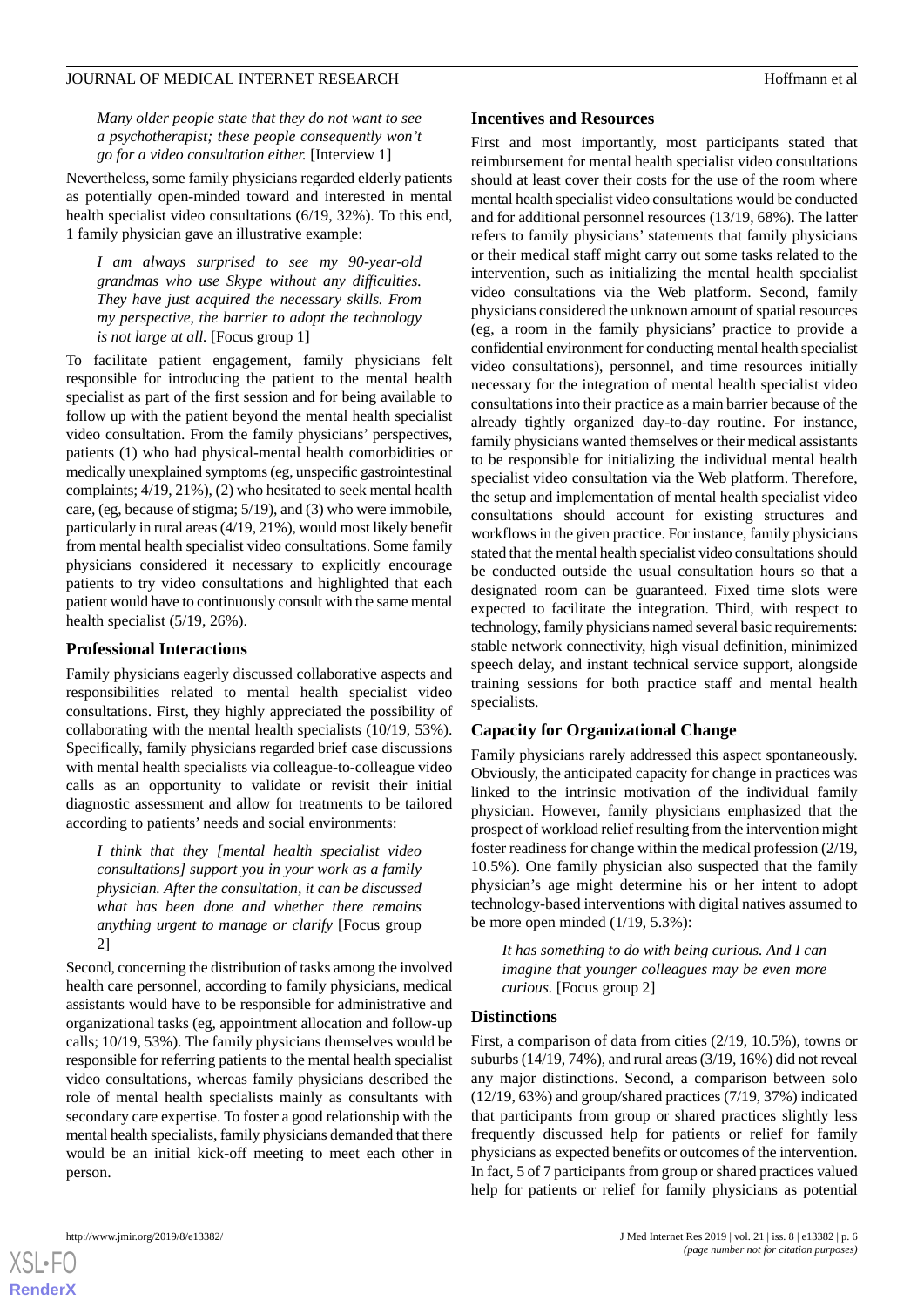outcomes, whereas 12 of 12 participants from solo practices expected 1 of the 2 potential outcomes.

## *Discussion*

#### **Principal Findings**

In this study, we investigated the potential for integrating real-time mental health specialist video consultations in primary care among family physicians working in urban and rural practices. Family physicians perceive current practice as fragmentary and deficient. From their perspective, mental health specialist video consultations are a promising and practical way to address the most pressing gaps, that is, to increase the access to and coordination of specialized care. With respect to the implementability of mental health specialist video consultations in primary care, we were able to derive specific recommendations that cover (1) buy-in from practices (eg, emphasizing potential logistical and psychological relief for the practice), (2) the involvement of patients (eg, establishing and securing a trusted patient-provider relationship), (3) the setup and conduct of consultations (eg, solid emergency plans in place), and (4) the fostering of collaboration between family physicians and mental health specialists (eg, in person kick-off meetings to build trust). With respect to both future video consultation applications in routine care as well as feasibility and full-scale intervention trials, we have summarized these recommendations in a checklist that supports stakeholders in accounting for determinants of implementation ([Multimedia](#page-7-7) [Appendix 3\)](#page-7-7).

Previous work on video consultations has been limited to efficacy trials and postimplementation studies on perceptions, acceptance, and satisfaction [[8,](#page-8-1)[9](#page-8-3),[13,](#page-8-6)[24](#page-8-17)-[26\]](#page-8-18). In 2 efficacy trials, Fortney et al found video consultations to be a promising mode of delivery of mental health care [\[8](#page-8-1),[9](#page-8-3)]. However, both trials were in unique contexts (ie, the Veterans Health Administration system and rural federally qualified health centers) and did not apply any participatory assessments to capture the perspective of the professionals and patients. Studies assessing the determinants of the integration of technology-based mental health care models into primary care prospectively have been missing. To the best of our knowledge, our study is the first to provide in-depth qualitative findings on the anticipated benefit of video consultations for patients with mental health conditions in office-based primary care. In the following paragraphs, we therefore discuss our results against the background of more general findings on applying video consultations to tackle medical problems. First, from the patients' perspective, video consultations are welcomed in settings as varied as primary care [[13\]](#page-8-6), emergency medicine, and radiology [\[24](#page-8-17)]. Concerns about the practicability of video consultations have rarely been explored and have therefore remained rather unspecific [[13\]](#page-8-6). From the perspective of family physicians, we were able to characterize more specific challenges, such as handling emergency situations virtually. We were also able to address potentially sustainable solutions for these challenges with family physicians who were very familiar with routine care conditions. Second, from the health care personnel's perspective, staff and financial resources constitute the main barriers for the

integration of Web-based interventions in general [[27\]](#page-8-19) and video consultations in particular [\[25](#page-8-20),[28\]](#page-8-21). Our work adds that, in addition to these organizational factors, family physicians focus on establishing a reliable therapeutic relationship in the mental health specialist video consultation setting. The latter and patient satisfaction are substantial prerequisites for the effectiveness and acceptance of telemental health models such as mental health specialist video consultations for patients as well as health care professionals [[26\]](#page-8-18). Hence, family physicians, as persons of trust, could support particularly skeptical patients in trying out mental health specialist video consultations, and family physicians could perform *warm handoffs* to refer patients by means of a personal introduction [\[29](#page-9-0)]. At this point, the unique advantage of embedding mental health specialist video consultations directly into primary care practice, an environment with which patients often have been familiar for decades, becomes apparent in our study. Only 1 study focused on collaborative aspects from the perspective of health care personnel using video consultations in primary care [\[30](#page-9-1)]. The main result, namely, that staff mostly want to consult with specialists in cases of diagnostic uncertainty, is in accordance with our findings. However, we also found that collaboration should be based on an initial personal encounter between family physicians and specialists. Similar to previous investigations in patients and family physicians, the likelihood of positive outcomes for patients was linked to the patients' literacy in modern technologies [[31,](#page-9-2)[32](#page-9-3)]. However, family physicians in our study underscored readily available specialist support and the family practice as a familiar environment for the patient as crucial determinants of clinical benefits. Finally, participants in our study rarely addressed health system factors. This observation is in accordance with other research on barriers for implementation, namely, that health system factors seem to be outside the perception of health care providers [[33\]](#page-9-4).

#### **Strengths and Limitations**

Our study has some limitations. First, because of the qualitative nature of our study, family physicians' anticipated barriers and facilitators of mental health specialist video consultations may not be generalizable to a larger population of family physicians or other health care providers. Thus, our findings may be biased in favor of participants willing to implement video consultations. However, a qualitative approach is most suitable to arrive at an in-depth exploration of the family physicians' perceptions, and controversial aspects of video consultations were consistently brought up in our study. Second, we used the TICD framework as an analytical concept and applied its key domains to the data. Nevertheless, the original TICD framework subdomains seemed unsuitable for covering the data. Consequently, we decided to generate the subdomains with a bottom-up approach by processing the entire text material available. We think that in doing so, we have further fostered the validity of the final code system. To limit the selection and confirmation bias for the codes generated bottom-up, we reviewed the preliminary code system along the entire material and modified the subdomains when needed. Third, we provide preliminary recommendations for facilitating mental health specialist video consultations in routine primary care derived from the data as a first practical guidance for initial feasibility studies in telepsychiatry for

```
XS-FO
RenderX
```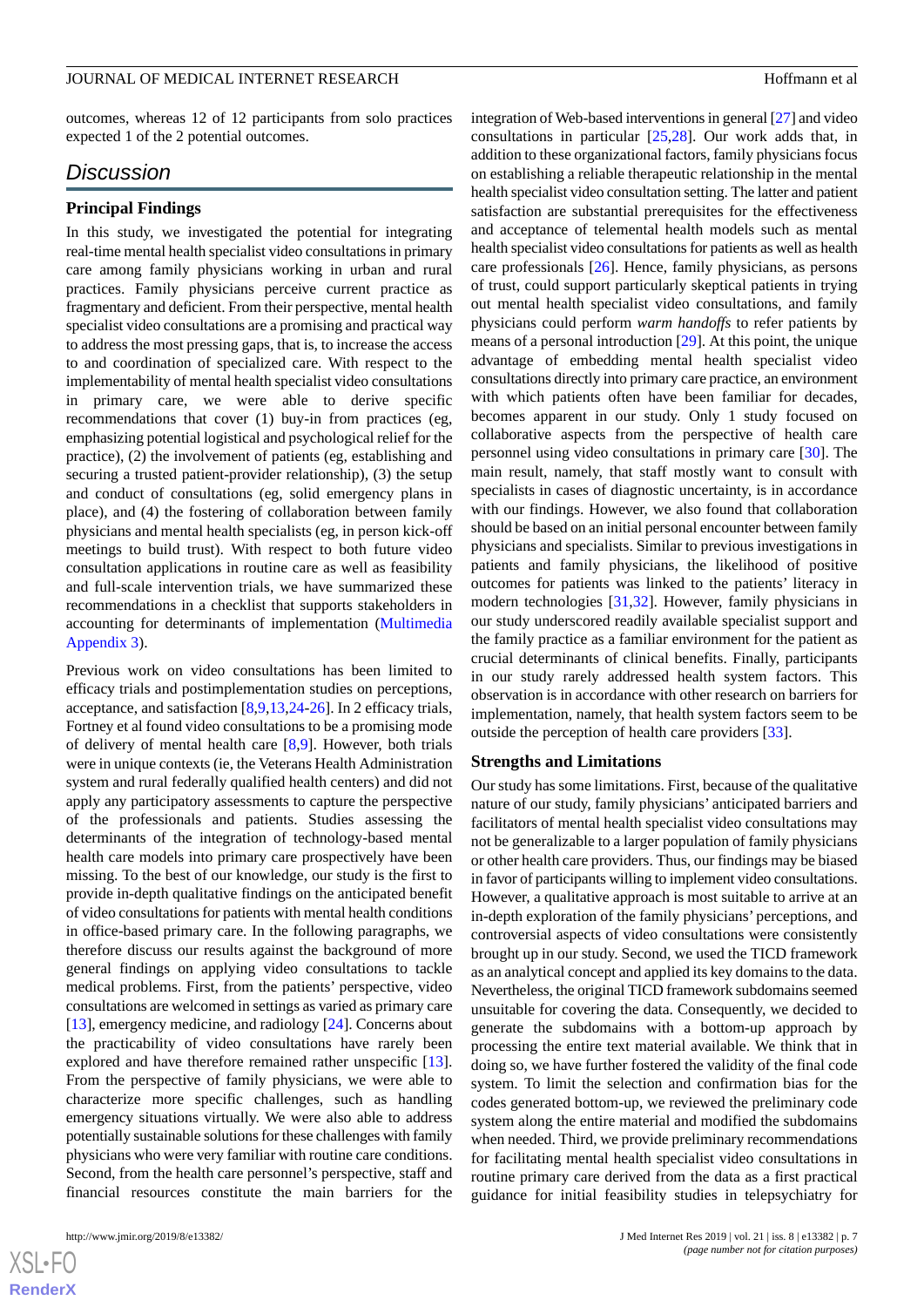integrated care. However, these recommendations have not yet been evaluated in practice and are therefore not yet evidence based. Finally, none of the participants had any previous practical experience with mental health specialist video consultations. This finding may imply that the anticipated determinants of implementation differ from those that family physicians would mention after having conducted mental health specialist video consultations. Nevertheless, we supported participants in being able to fully visualize the implementation and practice of mental health specialist video consultations by introducing the care model in a video clip (focus groups) or verbal description (telephonic interviews).

## **Conclusions**

In conclusion, our study points to the precarious situation for patients and family physicians addressing mental health

conditions in current everyday practice. Our findings suggest that mental health specialist video consultations show great potential to address the perceived challenges. Given the potential benefits outlined in our qualitative results, we have now embarked on a feasibility study (trial registration number: DRKS00015812) testing a tailored mental health specialist video consultation model for integration into primary care [[34\]](#page-9-5). Specifically, the results presented here have informed the feasibility study protocol and intervention. From the family physicians' perspective, mental health specialist video consultations hold promise for the future by potentially increasing access to and coordination of specialized care, encouraging cross-sectoral collaboration and providing benefits for patients and family physicians alike.

## **Acknowledgments**

Financial support for this study was provided entirely by a grant from the German Federal Ministry of Education and Research (grant number 01GY16129). The funding agreement ensured the authors' independence in designing the study, interpreting the data, writing, and publishing the report. The funder was not actively involved in conduct of the study. The authors had full access to all the data in this study and take complete responsibility for the integrity of the data and the accuracy of the data analysis.

## <span id="page-7-5"></span>**Conflicts of Interest**

None declared.

## **Multimedia Appendix 1**

<span id="page-7-6"></span>Semistructured guide for focus groups and telephone interview. [[DOCX File, 15KB-Multimedia Appendix 1\]](https://jmir.org/api/download?alt_name=jmir_v21i8e13382_app1.docx&filename=310bd601d8a8311ad3460a07984bbed5.docx)

## <span id="page-7-7"></span>**Multimedia Appendix 2**

Summary of domains and subdomains. [[DOCX File, 17KB-Multimedia Appendix 2\]](https://jmir.org/api/download?alt_name=jmir_v21i8e13382_app2.docx&filename=1019b77bcf4fe269974fb4a38975b9a7.docx)

## **Multimedia Appendix 3**

<span id="page-7-0"></span>Recommendations for facilitating mental health specialist video consultations in routine primary care. [[DOCX File, 19KB-Multimedia Appendix 3\]](https://jmir.org/api/download?alt_name=jmir_v21i8e13382_app3.docx&filename=d257b5b36b7008f0808defad23fe75d6.docx)

## <span id="page-7-1"></span>**References**

- <span id="page-7-2"></span>1. Crowley RA, Kirschner N, Health and Public Policy Committee of the American College of Physicians. The integration of care for mental health, substance abuse, and other behavioral health conditions into primary care: executive summary of an American college of physicians position paper. Ann Intern Med 2015 Aug 18;163(4):298-299. [doi: [10.7326/M15-0510\]](http://dx.doi.org/10.7326/M15-0510) [Medline: [26121401](http://www.ncbi.nlm.nih.gov/entrez/query.fcgi?cmd=Retrieve&db=PubMed&list_uids=26121401&dopt=Abstract)]
- <span id="page-7-3"></span>2. Wang PS, Demler O, Kessler RC. Adequacy of treatment for serious mental illness in the United States. Am J Public Health 2002 Jan;92(1):92-98. [doi: [10.2105/ajph.92.1.92](http://dx.doi.org/10.2105/ajph.92.1.92)] [Medline: [11772769](http://www.ncbi.nlm.nih.gov/entrez/query.fcgi?cmd=Retrieve&db=PubMed&list_uids=11772769&dopt=Abstract)]
- <span id="page-7-4"></span>3. Katon WJ, Seelig M. Population-based care of depression: team care approaches to improving outcomes. J Occup Environ Med 2008 Apr;50(4):459-467. [doi: [10.1097/JOM.0b013e318168efb7](http://dx.doi.org/10.1097/JOM.0b013e318168efb7)] [Medline: [18404019](http://www.ncbi.nlm.nih.gov/entrez/query.fcgi?cmd=Retrieve&db=PubMed&list_uids=18404019&dopt=Abstract)]
- 4. Hilty DM, Rabinowitz T, McCarron RM, Katzelnick DJ, Chang T, Bauer AM, et al. An update on telepsychiatry and how it can leverage collaborative, stepped, and integrated services to primary care. Psychosomatics 2018;59(3):227-250. [doi: [10.1016/j.psym.2017.12.005](http://dx.doi.org/10.1016/j.psym.2017.12.005)] [Medline: [29544663](http://www.ncbi.nlm.nih.gov/entrez/query.fcgi?cmd=Retrieve&db=PubMed&list_uids=29544663&dopt=Abstract)]
- 5. Liddy C, Rowan MS, Afkham A, Maranger J, Keely E. Building access to specialist care through e-consultation. Open Med 2013;7(1):e1-e8 [[FREE Full text](http://europepmc.org/abstract/MED/23687533)] [doi: [10.1097/HCM.0b013e318196def8](http://dx.doi.org/10.1097/HCM.0b013e318196def8)] [Medline: [23687533\]](http://www.ncbi.nlm.nih.gov/entrez/query.fcgi?cmd=Retrieve&db=PubMed&list_uids=23687533&dopt=Abstract)
- 6. Yellowlees P, Shore JH. Telepsychiatry and Health Technologies: A Guide for Mental Health Professionals. First Edition. Arlington, VA: American Psychiatric Publishing; 2018.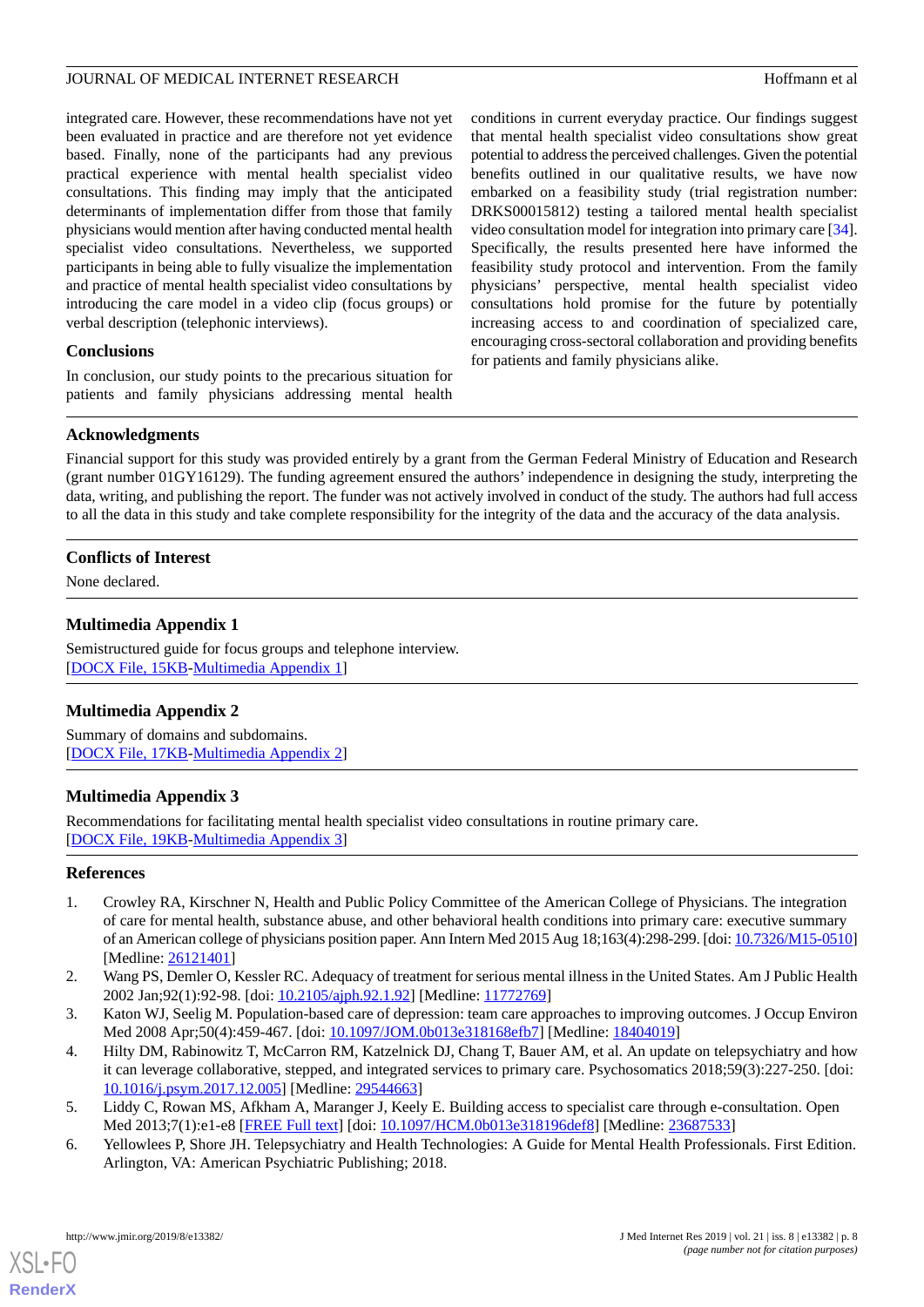- <span id="page-8-0"></span>7. Hilty DM, Sunderji N, Suo S, Chan S, McCarron RM. Telepsychiatry and other technologies for integrated care: evidence base, best practice models and competencies. Int Rev Psychiatry 2018 Dec;30(6):292-309. [doi: [10.1080/09540261.2019.1571483\]](http://dx.doi.org/10.1080/09540261.2019.1571483) [Medline: [30821540\]](http://www.ncbi.nlm.nih.gov/entrez/query.fcgi?cmd=Retrieve&db=PubMed&list_uids=30821540&dopt=Abstract)
- <span id="page-8-1"></span>8. Fortney JC, Pyne JM, Edlund MJ, Williams DK, Robinson DE, Mittal D, et al. A randomized trial of telemedicine-based collaborative care for depression. J Gen Intern Med 2007 Aug;22(8):1086-1093 [[FREE Full text](http://europepmc.org/abstract/MED/17492326)] [doi: [10.1007/s11606-007-0201-9\]](http://dx.doi.org/10.1007/s11606-007-0201-9) [Medline: [17492326](http://www.ncbi.nlm.nih.gov/entrez/query.fcgi?cmd=Retrieve&db=PubMed&list_uids=17492326&dopt=Abstract)]
- <span id="page-8-3"></span>9. Fortney JC, Pyne JM, Mouden SB, Mittal D, Hudson TJ, Schroeder GW, et al. Practice-based versus telemedicine-based collaborative care for depression in rural federally qualified health centers: a pragmatic randomized comparative effectiveness trial. Am J Psychiatry 2013 Apr;170(4):414-425 [[FREE Full text](http://europepmc.org/abstract/MED/23429924)] [doi: [10.1176/appi.ajp.2012.12050696\]](http://dx.doi.org/10.1176/appi.ajp.2012.12050696) [Medline: [23429924](http://www.ncbi.nlm.nih.gov/entrez/query.fcgi?cmd=Retrieve&db=PubMed&list_uids=23429924&dopt=Abstract)]
- <span id="page-8-5"></span><span id="page-8-4"></span>10. Johnston B, Yellowlees P. Telepsychiatry consultations in primary care coordinated by virtual care navigators. Psychiatr Serv 2016 Jan; 67(1): 141-142. [doi: 10.1176/appi.ps. 660905] [Medline: [26725496](http://www.ncbi.nlm.nih.gov/entrez/query.fcgi?cmd=Retrieve&db=PubMed&list_uids=26725496&dopt=Abstract)]
- <span id="page-8-2"></span>11. Backhaus A, Agha Z, Maglione ML, Repp A, Ross B, Zuest D, et al. Videoconferencing psychotherapy: a systematic review. Psychol Serv 2012 May;9(2):111-131. [doi: [10.1037/a0027924](http://dx.doi.org/10.1037/a0027924)] [Medline: [22662727\]](http://www.ncbi.nlm.nih.gov/entrez/query.fcgi?cmd=Retrieve&db=PubMed&list_uids=22662727&dopt=Abstract)
- <span id="page-8-6"></span>12. Richardson LK, Frueh BC, Grubaugh AL, Egede L, Elhai JD. Current directions in videoconferencing tele-mental health research. Clin Psychol (New York) 2009 Sep 1;16(3):323-338 [[FREE Full text](http://europepmc.org/abstract/MED/20161010)] [doi: [10.1111/j.1468-2850.2009.01170.x\]](http://dx.doi.org/10.1111/j.1468-2850.2009.01170.x) [Medline: [20161010](http://www.ncbi.nlm.nih.gov/entrez/query.fcgi?cmd=Retrieve&db=PubMed&list_uids=20161010&dopt=Abstract)]
- <span id="page-8-7"></span>13. Powell RE, Henstenburg JM, Cooper G, Hollander JE, Rising KL. Patient perceptions of telehealth primary care video visits. Ann Fam Med 2017 May;15(3):225-229 [\[FREE Full text\]](http://www.annfammed.org/cgi/pmidlookup?view=long&pmid=28483887) [doi: [10.1370/afm.2095\]](http://dx.doi.org/10.1370/afm.2095) [Medline: [28483887](http://www.ncbi.nlm.nih.gov/entrez/query.fcgi?cmd=Retrieve&db=PubMed&list_uids=28483887&dopt=Abstract)]
- <span id="page-8-8"></span>14. Gardner MR, Jenkins SM, O'Neil DA, Wood DL, Spurrier BR, Pruthi S. Perceptions of video-based appointments from the patient's home: a patient survey. Telemed J E Health 2015 Apr;21(4):281-285 [[FREE Full text](http://europepmc.org/abstract/MED/25166260)] [doi: [10.1089/tmj.2014.0037](http://dx.doi.org/10.1089/tmj.2014.0037)] [Medline: [25166260\]](http://www.ncbi.nlm.nih.gov/entrez/query.fcgi?cmd=Retrieve&db=PubMed&list_uids=25166260&dopt=Abstract)
- <span id="page-8-10"></span><span id="page-8-9"></span>15. Morgan DL, Krueger RA. When to use focus groups and why. In: Morgan DL, editor. Successful Focus Groups: Advancing the State of the Art. Thousand Oaks, CA: SAGE Publications Inc; 1993:3-19.
- <span id="page-8-11"></span>16. Braun V, Clarke V. Using thematic analysis in psychology. Qual Res Psychol 2006 Jan;3(2):77-101. [doi: [10.1191/1478088706qp063oa](http://dx.doi.org/10.1191/1478088706qp063oa)]
- <span id="page-8-12"></span>17. Barbour RS. Making sense of focus groups. Med Educ 2005 Jul;39(7):742-750. [doi: [10.1111/j.1365-2929.2005.02200.x](http://dx.doi.org/10.1111/j.1365-2929.2005.02200.x)] [Medline: [15960795](http://www.ncbi.nlm.nih.gov/entrez/query.fcgi?cmd=Retrieve&db=PubMed&list_uids=15960795&dopt=Abstract)]
- <span id="page-8-13"></span>18. Lambert SD, Loiselle CG. Combining individual interviews and focus groups to enhance data richness. J Adv Nurs 2008 Apr;62(2):228-237. [doi: [10.1111/j.1365-2648.2007.04559.x](http://dx.doi.org/10.1111/j.1365-2648.2007.04559.x)] [Medline: [18394035](http://www.ncbi.nlm.nih.gov/entrez/query.fcgi?cmd=Retrieve&db=PubMed&list_uids=18394035&dopt=Abstract)]
- <span id="page-8-14"></span>19. Madill A, Jordan A, Shirley C. Objectivity and reliability in qualitative analysis: realist, contextualist and radical constructionist epistemologies. Br J Psychol 2000 Feb;91(Pt 1):1-20. [doi: [10.1348/000712600161646](http://dx.doi.org/10.1348/000712600161646)] [Medline: [10717768](http://www.ncbi.nlm.nih.gov/entrez/query.fcgi?cmd=Retrieve&db=PubMed&list_uids=10717768&dopt=Abstract)]
- <span id="page-8-15"></span>20. Tong A, Sainsbury P, Craig J. Consolidated criteria for reporting qualitative research (COREQ): a 32-item checklist for interviews and focus groups. Int J Qual Health Care 2007 Dec;19(6):349-357. [doi: [10.1093/intqhc/mzm042\]](http://dx.doi.org/10.1093/intqhc/mzm042) [Medline: [17872937](http://www.ncbi.nlm.nih.gov/entrez/query.fcgi?cmd=Retrieve&db=PubMed&list_uids=17872937&dopt=Abstract)]
- <span id="page-8-16"></span>21. Patton MQ. Qualitative Research & Evaluation Methods. Third Edition. Thousand Oaks, CA: Sage Publications; 2002.
- 22. Kuckartz U. Qualitative Text Analysis: A Guide to Methods, Practice and Using Software. Thousand Oaks, CA: Sage Publications; 2014.
- <span id="page-8-20"></span><span id="page-8-17"></span>23. Flottorp SA, Oxman AD, Krause J, Musila NR, Wensing M, Godycki-Cwirko M, et al. A checklist for identifying determinants of practice: a systematic review and synthesis of frameworks and taxonomies of factors that prevent or enable improvements in healthcare professional practice. Implement Sci 2013 Mar 23;8:35-45 [\[FREE Full text\]](https://implementationscience.biomedcentral.com/articles/10.1186/1748-5908-8-35) [doi: [10.1186/1748-5908-8-35\]](http://dx.doi.org/10.1186/1748-5908-8-35) [Medline: [23522377\]](http://www.ncbi.nlm.nih.gov/entrez/query.fcgi?cmd=Retrieve&db=PubMed&list_uids=23522377&dopt=Abstract)
- <span id="page-8-18"></span>24. Powell RE, Stone D, Hollander JE. Patient and health system experience with implementation of an enterprise-wide telehealth scheduled video visit program: mixed-methods study. JMIR Med Inform 2018 Feb 13;6(1):e10 [\[FREE Full text](http://medinform.jmir.org/2018/1/e10/)] [doi: [10.2196/medinform.8479\]](http://dx.doi.org/10.2196/medinform.8479) [Medline: [29439947](http://www.ncbi.nlm.nih.gov/entrez/query.fcgi?cmd=Retrieve&db=PubMed&list_uids=29439947&dopt=Abstract)]
- <span id="page-8-19"></span>25. Greenhalgh T, Shaw S, Wherton J, Vijayaraghavan S, Morris J, Bhattacharya S, et al. Real-world implementation of video outpatient consultations at macro, meso, and micro levels: mixed-method study. J Med Internet Res 2018 Apr 17;20(4):e150 [[FREE Full text](http://www.jmir.org/2018/4/e150/)] [doi: [10.2196/jmir.9897](http://dx.doi.org/10.2196/jmir.9897)] [Medline: [29625956](http://www.ncbi.nlm.nih.gov/entrez/query.fcgi?cmd=Retrieve&db=PubMed&list_uids=29625956&dopt=Abstract)]
- <span id="page-8-21"></span>26. Jenkins-Guarnieri MA, Pruitt LD, Luxton DD, Johnson K. Patient perceptions of telemental health: systematic review of direct comparisons to in-person psychotherapeutic treatments. Telemed J E Health 2015 Aug;21(8):652-660. [doi: [10.1089/tmj.2014.0165](http://dx.doi.org/10.1089/tmj.2014.0165)] [Medline: [25885491\]](http://www.ncbi.nlm.nih.gov/entrez/query.fcgi?cmd=Retrieve&db=PubMed&list_uids=25885491&dopt=Abstract)
- 27. Montero-Marín J, Prado-Abril J, Botella C, Mayoral-Cleries F, Baños R, Herrera-Mercadal P, et al. Expectations among patients and health professionals regarding web-based interventions for depression in primary care: a qualitative study. J Med Internet Res 2015 Mar 10;17(3):e67 [[FREE Full text](http://www.jmir.org/2015/3/e67/)] [doi: [10.2196/jmir.3985](http://dx.doi.org/10.2196/jmir.3985)] [Medline: [25757358\]](http://www.ncbi.nlm.nih.gov/entrez/query.fcgi?cmd=Retrieve&db=PubMed&list_uids=25757358&dopt=Abstract)
- 28. Johansson AM, Lindberg I, Söderberg S. The views of health-care personnel about video consultation prior to implementation in primary health care in rural areas. Prim Health Care Res Dev 2014 Apr;15(2):170-179 [[FREE Full text](http://journals.cambridge.org/abstract_S1463423613000030)] [doi: [10.1017/S1463423613000030](http://dx.doi.org/10.1017/S1463423613000030)] [Medline: [23402617](http://www.ncbi.nlm.nih.gov/entrez/query.fcgi?cmd=Retrieve&db=PubMed&list_uids=23402617&dopt=Abstract)]